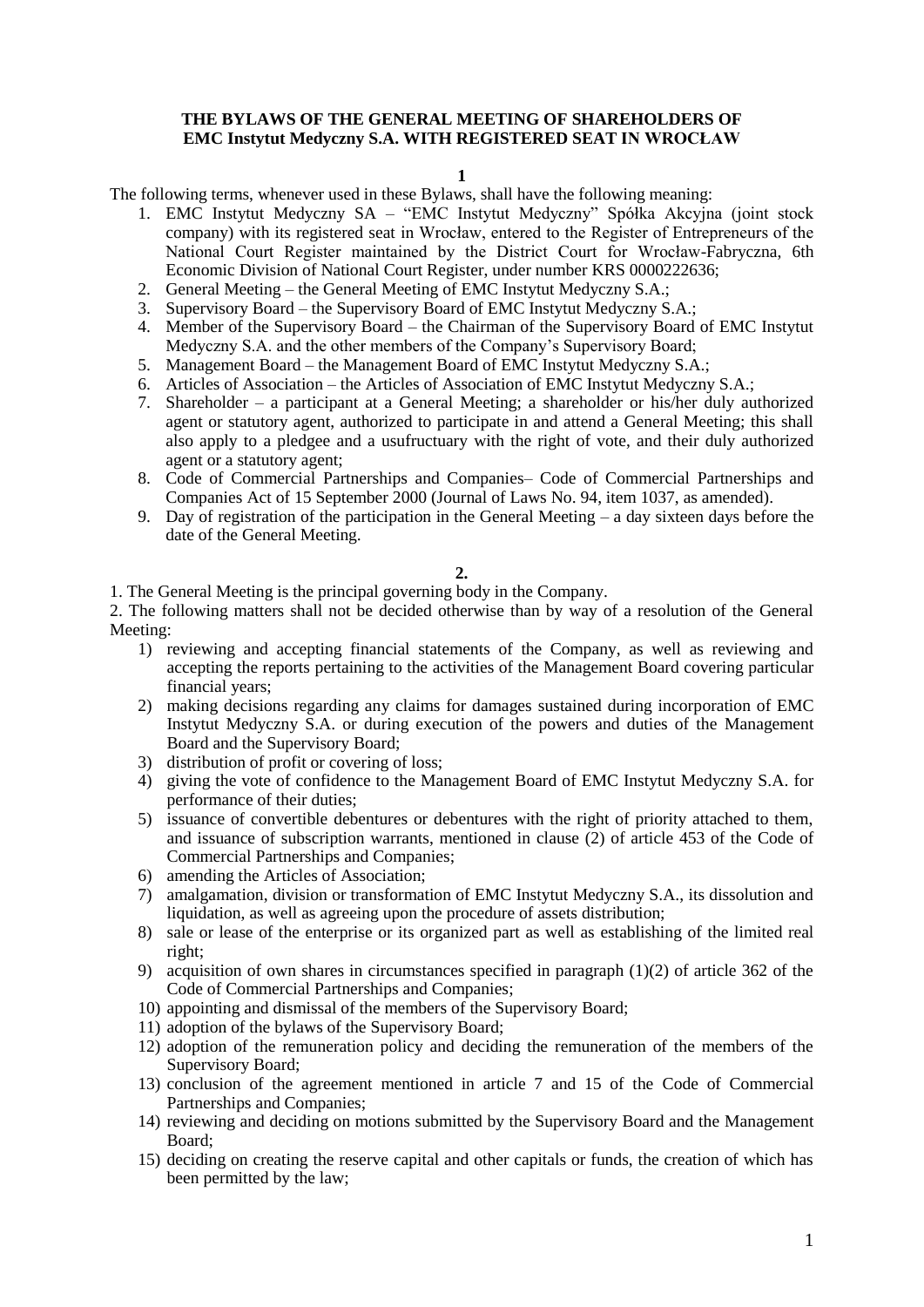16) making decisions concerning matters subject to the competence of the General Meeting, in accordance with the provisions of the Code of Commercial Partnerships and Companies or the Articles of Association.

**3.**

- 1. Proper convening and preparation of the General Meeting shall be the responsibility of the Management Board.
- 2. The Management Board shall make all efforts to ensure that the General Meeting is properly convened and orderly conducted.

#### **4.**

- 1. The General Meetings are ordinary or extraordinary.
- 2. The Ordinary General Meeting shall be convened by the Management Board within six (6) months of the end of each financial year. The Extraordinary General Meeting shall be convened by the Management Board in cases specified in the Code of Commercial Partnerships and Companies or in the Articles of Association, as well as when bodies or persons authorized to convene general meetings deem it necessary.
- 3. The Supervisory Board shall be entitled to convene:
	- the Ordinary General Meeting if the Management Board fails to do so within the time limit specified in clause 4(2),
	- the Extraordinary General Meeting, if the Supervisory Board finds it necessary, and the Management Board failed to do so within fourteen days of a receipt of the Supervisory Board's request.

In the above cases, the Ordinary or Extraordinary General Meeting may also be convened by shareholders representing at least half of the initial capital or at least half of the total votes in the Company.

- 4. The agenda shall be compiled by the entity convening the General Meeting.
- 5. The shareholders or a shareholder whose shareholding amounts to at least 1/20 of the initial capital shall have the right to demand that the Extraordinary General Meeting be convened or that certain matters be included in the agenda of the forthcoming General Meeting. Such demand should be submitted to the Management Board or sent by e-mail to the following address: biuro@emc-sa.pl.
- 6. The General Meeting shall be held in Wrocław or Warszawa. The place shall be indicted by the Management Board.
- 7. When deciding on the date and place of the General Meeting, the Management Board should keep in mind the convenience of the shareholders.
- 8. A shareholder may attend the General Meeting and execute the right of vote in person or by proxy. In order to attend a General Meeting and execute the right of vote, a power of attorney shall be required (in a written form on pain of invalidity or in an electronic form) granted by the authorized persons, in accordance with a copy from a respective register, or, in the case of natural persons, in accordance with the provisions of the Code of Civil Proceedings. The Company shall verify the above documents.
- 9. The Management Board shall provide a justification for convening the General Meeting and compiling the agenda. Should such justification be not attached to a motion submitted by shareholders or a shareholder requesting that a General Meeting be convened, then, notwithstanding the obligation to convene the General Meeting, the Management Board shall require that such justification be attached.
- 10. All important information materials shall be made available through the website at least 8 days in advance.

**5.**

The Management Board shall make the effort to ensure that the General Meetings convened on request of the shareholders, as mentioned in clause 4(5) above, take place on the date indicated in the request. If, due to the objective reasons, this should be impossible, then a new date shall be scheduled in agreement with the entity requesting the General Meeting.

#### **6.**

1. The General Meeting shall be convened by an announcement published on the Company's website as well as in the way determined for the provision of current information pursuant to the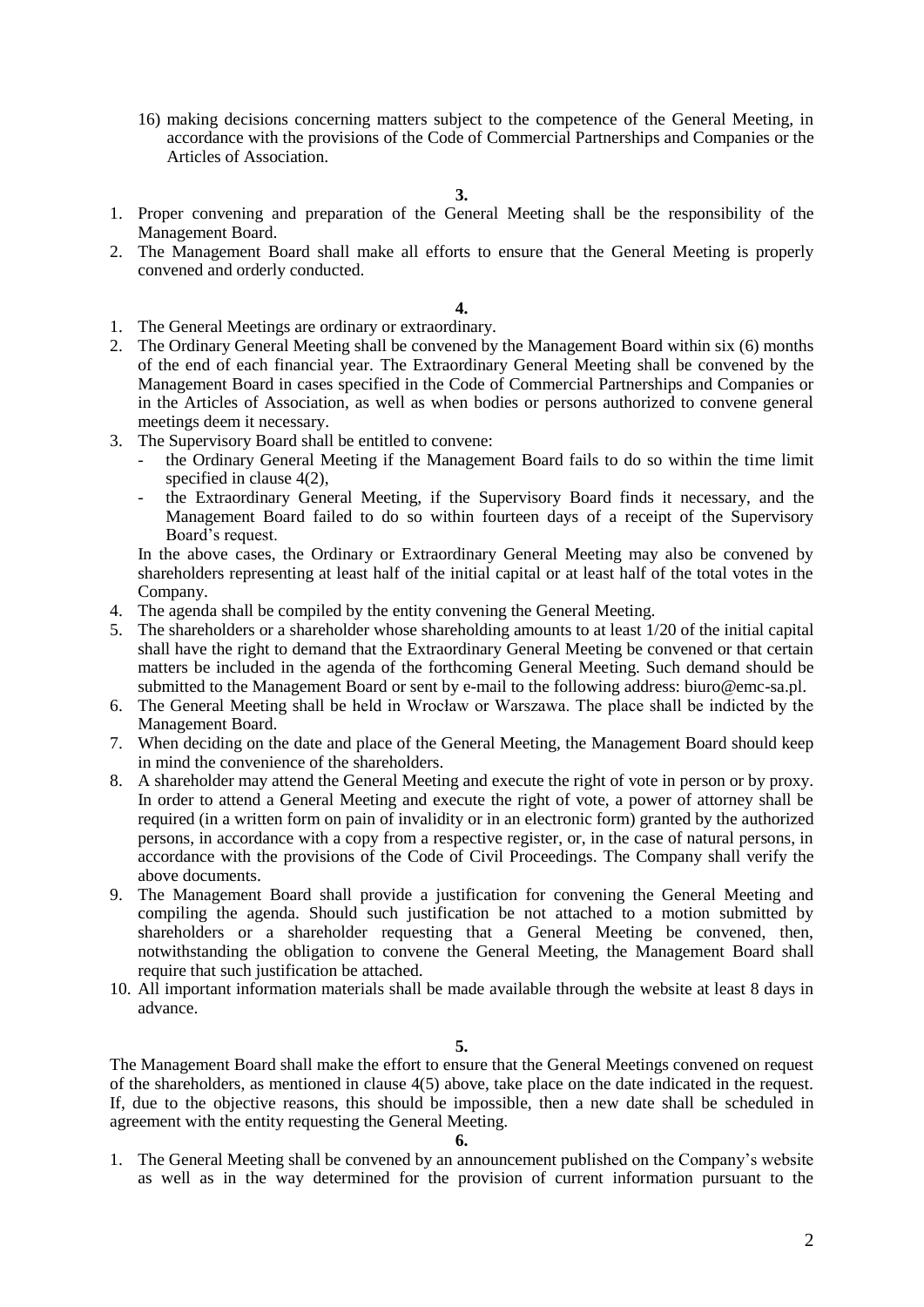provisions on public offering and the conditions for introducing financial instruments to the organized trading system and on public companies.

2. The announcement should be made at least twenty six days in advance.

**7.**

The General Meeting, whose agenda was compiled by the authorized entities who submitted a respective motion or which was convened by the authorized entities submitting a motion, may only be adjourned upon that entities' consent. Otherwise, the General Meeting may be adjourned only due to circumstances beyond control (force majeure) or if it is evidently insubstantial. The procedure of adjourning the General Meeting shall be the same as that of convening it and shall ensure that the negative consequences to EMC Instytut Medyczny S.A. and the shareholders are minimal. Any General Meeting may be adjourned not later than three (3) weeks before the originally scheduled date. Notwithstanding the agenda, the procedure of rescheduling of the General Meeting shall be the same as that of adjournment.

**8.**

- 1. The right to attend the General Meeting and the right of vote shall be granted to:
	- a) Persons authorized from the registered shares or share certificates, as well as the pledgees or usufructuaries who have been granted the right of vote, have the right to participate in the General Meeting, provided they have been entered to the shares register on the day of registration of participation in the General Meeting;
	- b) Bearer shares in the form of a document entitle to a right to participate in the General Meeting of a public company, provided these have been lodged for the General Meeting in the Company at least on the day of registration of participation in the General Meeting and remained as such until the Meeting's end. Instead of shares, a certificate may be submitted, containing the numbers of the shares and confirming that the shares will not be distributed to the shareholders before the end of the day of registration of participation in the General Meeting, obtained from a notary public, bank or brokerage house having their registered seat in the territory of the Republic of Poland or a country being a party to the agreement on the European Economic Area, as indicated in the announcement convening the General Meeting;
	- c) the shareholders who are the owners of the bearer shares listed on the Warsaw Stock Exchange, provided that they are shareholders as at the day of registration of participation in the General Meeting;
	- d) authorized agents or statutory agents of the shareholders mentioned in paragraphs  $a$ ) c).
- 2. Persons specified in clause 8(1) shall confirm their right to represent a Shareholder at the General Meeting, especially by submitting a copy of the entry into the National Court Register (KRS) of the shareholder, and a power of attorney (granted in writing or in an electronic form).
- 3. The entities which should attend the General Meeting are members of the Management Board and the members of the Supervisory Board, as well as a chartered auditor, provided this is necessary judging on the agenda.
- 4. The right to attend the General Meeting shall be extended to the guests invited by the members of the Management Board, in particular legal counselors and other specialists whose presence is necessary in order to explain the issues included in the agenda to the shareholders.

### **9.**

A Shareholder shall inform the Company about grating a power of attorney in an electronic form, by sending the act of granting the power of attorney to biuro@emc-sa.pl.

- 1. Unless otherwise provided in the Code of Commercial Partnerships and Companies or in the Articles of Association, the General Meeting shall adopt resolutions on matters falling within the scope of its competence, irrespective of the shareholding attending the Meeting or the capital.
- 2. Unless otherwise provided in the Code of Commercial Partnerships and Companies, the General Meeting shall adopt resolutions by absolute majority of the cast votes.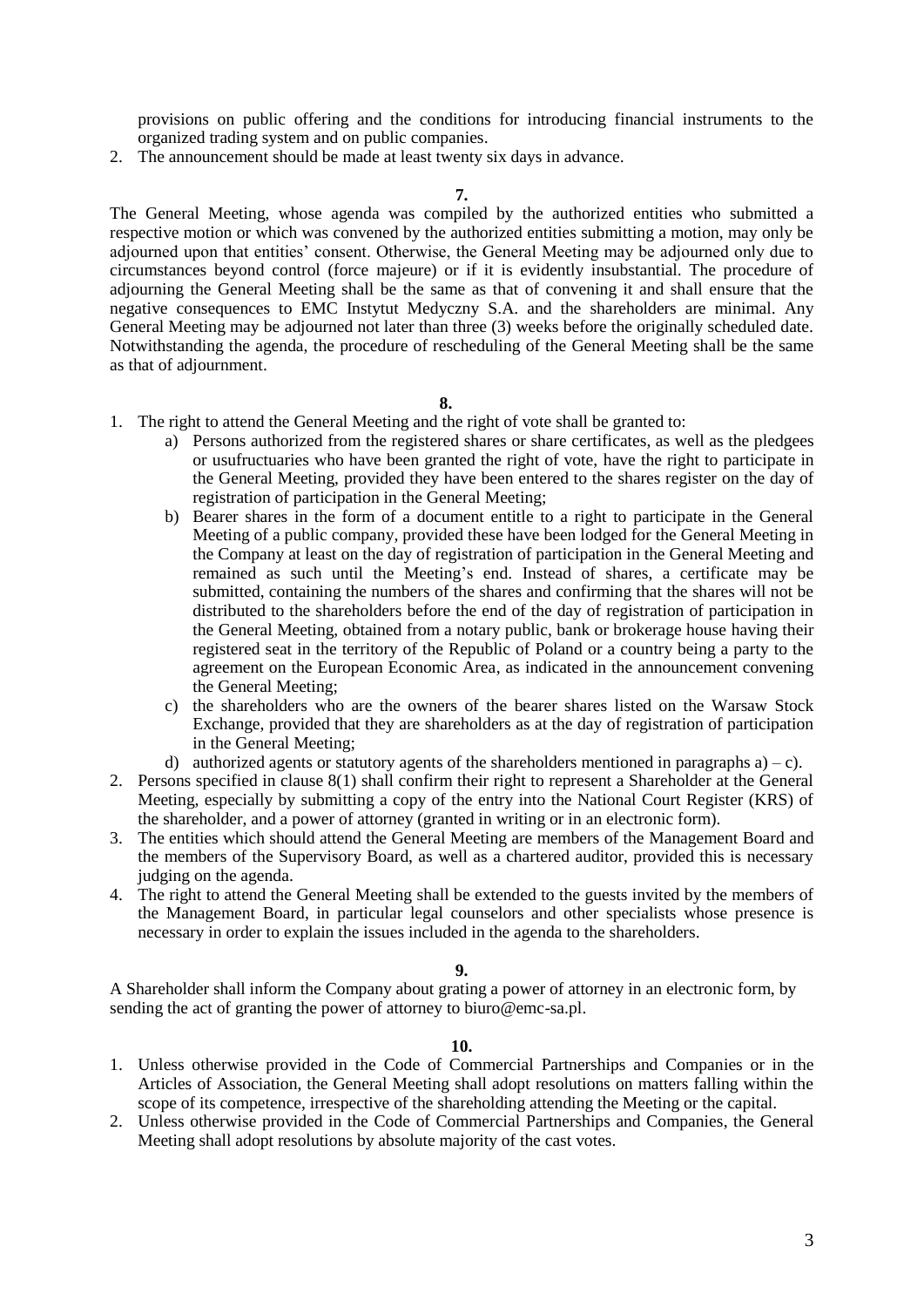- 1. The shareholders and other persons who have the right of vote shall confirm their presence at the General Meeting by signing the attendance list posted at the door to the meeting hall and collect ballot papers. The authorized agents or the statutory agents shall sign their name by the name of their mandatary and indicate their function as the agent.
- 2. The attendance list is compiled based on a list of shareholders signed by the Management Board who are authorized to attend the General Meeting, containing the list of shareholders with names (business names) and residency (registered seat), as well as the number and series of shares and number of votes attached to them.
- 3. The persons appointed by the Management Board shall make sure that the shareholders attend the General Meeting and in order to do that, they shall in particular:
	- a) check if a shareholder has been listed as a person authorized to attend the General Meeting;
	- b) verify the identity of a shareholder or his/her agent;
	- c) verify the formal aspects of documents submitted by the persons representing a shareholder;
	- d) have a shareholder or his/her agent sign the attendance list;
	- e) attach documents authorizing an agent to represent a shareholder to the attendance list;
	- f) distribute the ballot papers among the shareholders and the shareholders' agents.
- 4. The data revealed by the shareholders and their agents to confirm their identity or the written information contained in the documents authorizing to act as an agent shall be deemed legitimate, authentic and complete by implication, unless the accuracy or authenticity of the revealed personal or other written data shall at first sight be questioned by the person/persons compiling the attendance list, or the Management Board, or the Chairman of the General Meeting.
- 5. The attendance list shall be signed by all participants at the General Meeting and the Chairman of the Meeting, who with his/her signature validates the attendance list.

### **12.**

- 1. The General Meeting shall be opened by the Chairman or the Vice-Chairman of the Supervisory Board. Should neither of the above persons be present, the Meeting shall be opened by the President of the Management Board or a person appointed by the Management Board. The person opening the General Meeting shall order that the Chairman of the General Meeting be elected.
- 2. The person opening the General Meeting should have the Chairman elected promptly and abstain from deciding on any procedural or substantial matters other than the election of the President of the Management Board.
- 3. A person who has the right of vote at the General Meeting may be elected the Chairman of the General Meeting.
- 4. The Chairman of the General Meeting shall be elected through secret ballot from among the unlimited number of candidates.
- 5. Where the General Meeting was convened by the shareholders authorized by the registration court, the Chairman of the General Meeting shall be the person appointed by the registration court.

- 1. The Chairman of the General Meeting shall preside over the meeting.
- 2. The Chairman shall ensure that the language of the resolutions is not obscure and non-ambiguous. The Board shall also arrange for legal counseling, if necessary.
- 3. The Chairman of the General Meeting:
	- a) shall ensure that the meeting is well coordinated;
	- b) shall have the right to make any procedural decisions;
	- c) shall ensure that the rights and interests of all shareholders are respected;
	- d) should act against any abuse of rights by the participants of the General Meeting and ensure that the rights of minority shareholders are respected;
	- e) should not resign other than due to material reasons;
	- f) shall not delay the signing of minutes from the General Meeting, unless there are material contraindications;
- 4. In particular, the Chairman shall: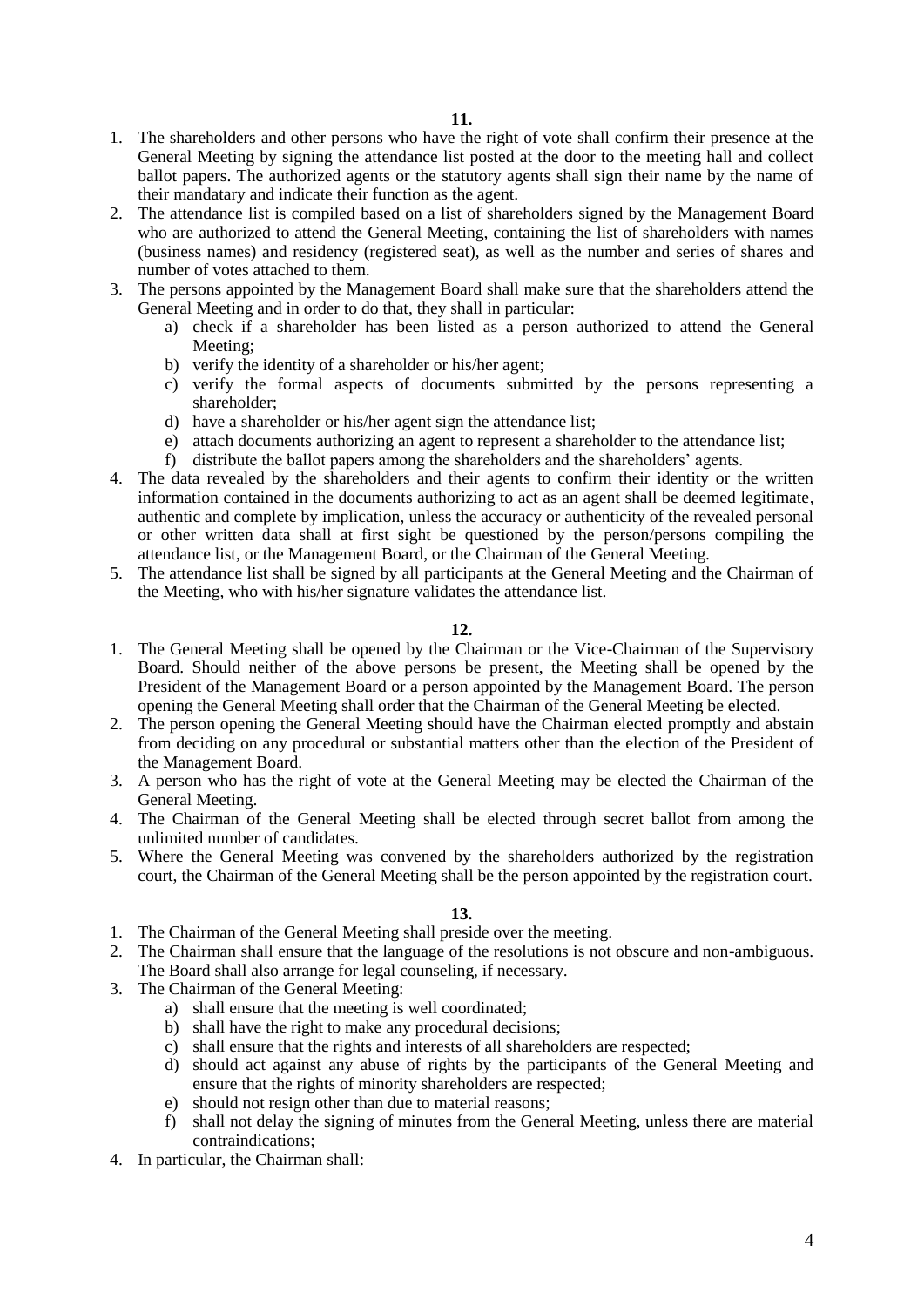- a) confirm whether the General Meeting was convened in accordance with the procedure and whether it is within its competence to decide the matters on the agenda. This shall be confirmed based on the documents relating to the General Meeting submitted by the Management Board and the attendance list, following the hearing of motions, if any, filed by the persons with the right of vote. The Chairman shall order that the attendance list be checked by a committee composed of at least three members elected specifically for that purpose if the shareholders holding at least 1/10 of the initial capital request same from the Chairman. The shareholders who filed the request shall be entitled to elect one member of the committee;
- b) ensure that the meeting proceeds in accordance with the agenda and provisions of the Code of Commercial Companies and Partnerships, the Articles of Association and these Bylaws;
- c) appoint the speakers participating in the General Meeting from among the shareholders, agents, the governing bodies, and, where necessary, the invited guests;
- d) give certain instructions to maintain order;
- e) raise his/her objection on the grounds that:
	- $\triangleright$  the speaker is departing from the subject under discussion.
	- $\triangleright$  the rules of these Bylaws are not being observed,
	- $\triangleright$  the law or the rules of good conduct are not being observed;
- f) file a motion to remove from the meeting hall anyone who refuses to observe the order and fails to follow the instructions of the Chairman;
- g) put items on the agenda to a vote, make sure that the rules of voting are operated and announce the results;
- h) take a stance on the motions filed by the participant of the General Meeting and, where necessary, put the motions to a vote;
- i) cooperate with the notary public compiling the minutes;
- j) resolve any procedural issues.
- 5. The Chairman may appoint a Secretary to aid in conducting the General Meeting.
- 6. The participants of the General Meeting shall have the right to appeal from the decision of the Chairman to the General Meeting. In such a case, the General Meeting shall determine by a resolution whether the decision of the Chairman should be affirmed or reversed.
- 7. Short breaks during the General Meeting shall be determined by the Chairman, where necessary. No break shall result in the Meeting to be adjourned or prevent a shareholder from normal execution of his/her rights.
- 8. The Chairman shall have the right to introduce procedural matters to the agenda. In particular, such matters may include:
	- a) allowing persons other that the shareholders or their agents to participate in the Meeting;
	- b) election of committee members;
	- c) filing a motion on amending the order of items on the agenda and putting it to a vote;
	- d) filing and discussing a motion on adoption of a resolution on convocation of the General Meeting.
- 9. The order of speakers may be altered by the Chairman if formal issues are discussed. The motions on formal issues can be filed by each shareholder or his/her agent.
- 10. The motions on formal issues are motions on the order of the Meeting or voting procedure, and in particular shall refer to:
	- a) discontinuing or closing a discussion,
	- b) closing of the list of speakers,
	- c) limiting the time to deliver a speech,
	- d) the ways of presiding over the Meeting, including concord to the Code of Commercial Companies and Partnerships, the Articles of Association and these Bylaws,
	- e) ordering breaks during the Meeting,
	- f) determining the order in which the motions on putting resolutions to a vote shall be put to a vote.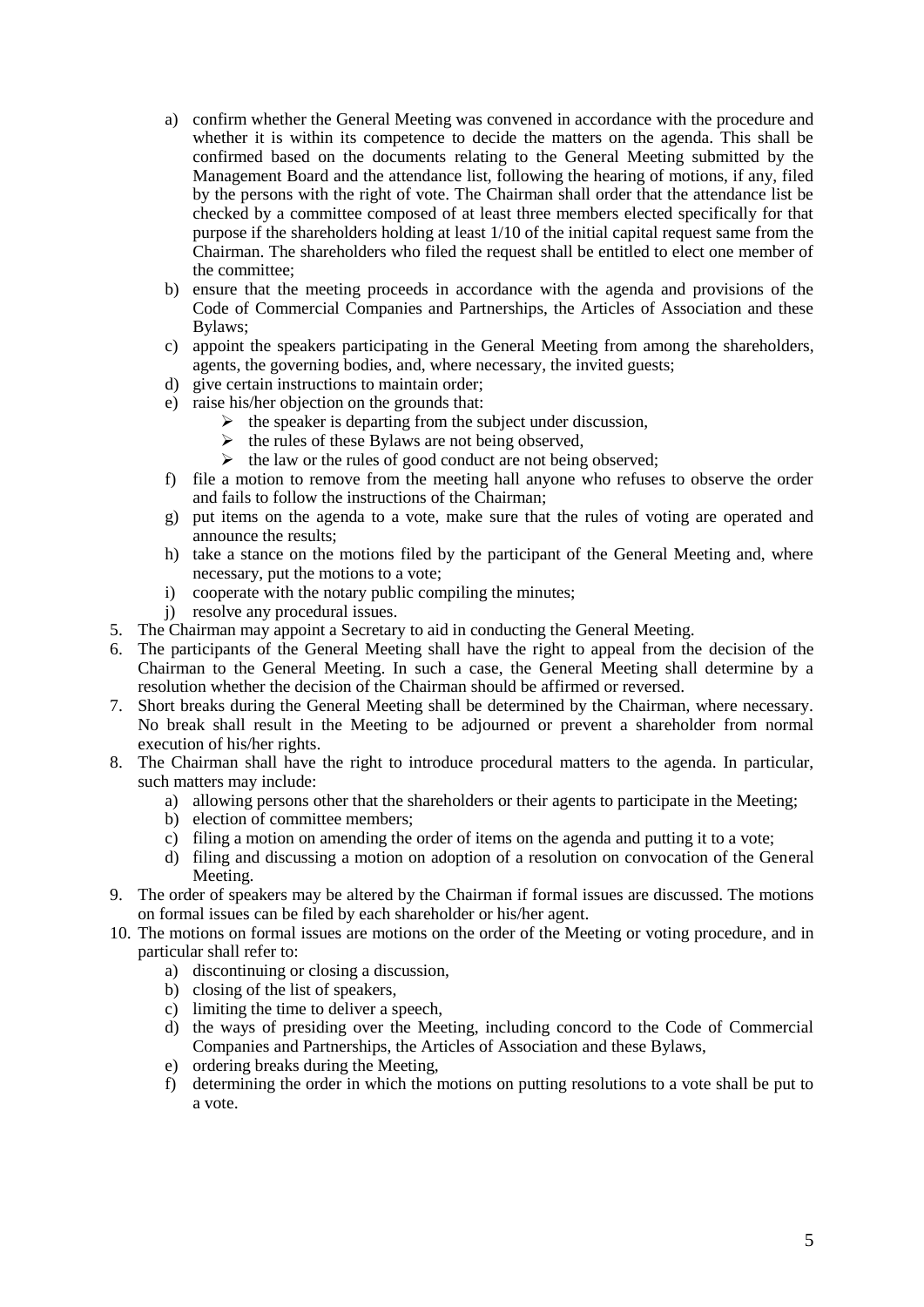### **HOLDING OF THE GENERAL MEETING**

#### **14.**

- 1. The General Meeting shall adopt resolutions concerning only those issues on the agenda. It is not permitted to adopt resolutions concerning issues not on the agenda, unless the total initial capital is represented at the General Meeting and no one present voices any objections to the adoption of the resolution.
- 2. Draft resolutions to be voted by the General Meeting, as well as other important materials should be published on the Company's website (www.emc-sa.pl) and made available to the Shareholders, at their request, with enclosed justification and opinion from the Supervisory Board, if any.
- 3. Draft resolutions amending the Company's Articles of Association should be publicize on the Company's website at least 22 days before the scheduled General Meeting. Draft resolutions regarding other matters than the amendment of the Company's Articles of Association should be publicize on the Company's website at least 8 days before the scheduled General Meeting. The draft resolutions shall also be made available within the above deadlines at the Company's registered seat.
- 4. The Chairman of the General Meeting should ensure, as far as practicable, that the resolutions are formulated in a manner giving every authorized person who objects any resolution the opportunity to appeal against it.
- 5. The General Meeting shall have the right to adopt a resolution to resign from discussing an item on the agenda only due to important and substantive reasons. A well justified motion shall be filed allowing for same. Omission of or resignation from a discussion on an item on the agenda by shareholders' motion shall require a consent of all shareholders present at the Meeting who filed such a motion and a resolution of the General Meeting.

#### **15.**

- 1. Each participant at the Meeting shall be entitled to move a motion and reply only one time on each item on the agenda and on each item regarding the procedural matters. The Chairman shall have the right to limit the duration of moving to 3 minutes and of replying to 1 minute.
- 2. The members of the Supervisory Board, Management Board and the Company's chartered auditor should provide explanations and information regarding the Company to the participants, providing such explanations and information are within their competence and are limited to the necessary minimum.
- 3. The persons mentioned in clause 15(2) shall have the right and be obliged to refuse to provide explanations and information regarding the Company to the shareholders in the cases specified in Art. 428 of the Code of Commercial Partnerships and Companies and if sharing with such explanations or information would constitute a violation of the law, and in particular of the provisions of the Public Trading in Securities Law Act of 21 August 1997 (Journal of Laws of 2002, article 49, item 447, as amended), order of the Cabinet of 21 March 2005 on current and periodical information provided by issuers of securities.

#### **16.**

The Chairman shall open discussion following presentation of a matter on the agenda by a speaker. Discussion may cover several items on the agenda jointly.

### **17.**

- 1. The General Meeting may elect a three-member scrutiny committee from among the unlimited number of candidates indicated by the Meeting. The General Meeting shall also have the right to appoint other committees. The election of members to committees shall be through a secret ballot.
- 2. The General Meeting may adopt a resolution that would allow members of committees to be elected through open ballot.

1. The scrutiny committee shall ensure that the adopted rules of voting are operated during each voting, supervise the operation of the computer system (should voting via electronic facilities be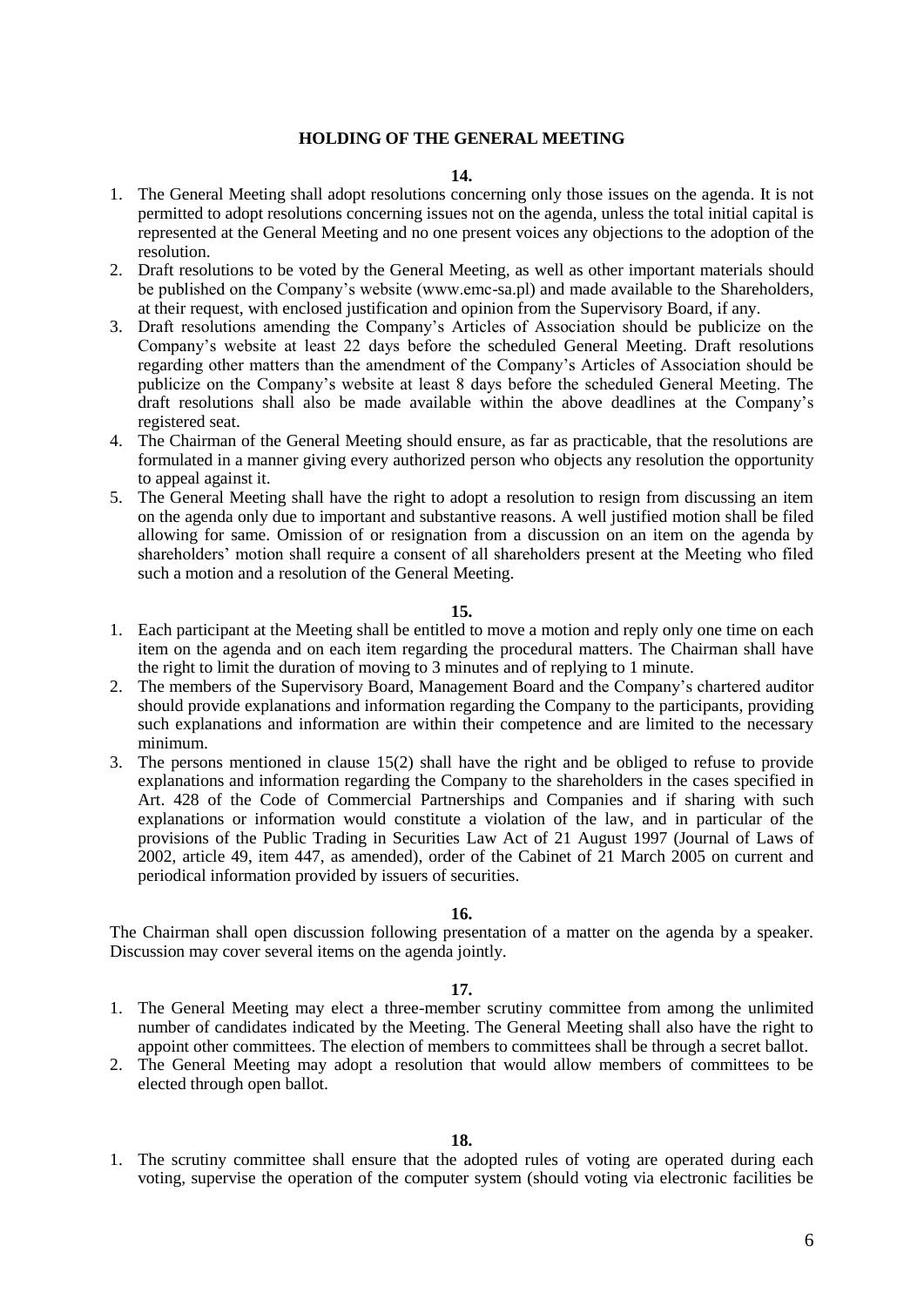allowed by a resolution), determine the result of open and secret ballot by counting the cast votes, verify and announce the results. The scrutiny committee shall also verify the results of voting which took place prior to the committee constitution.

- 2. The committee shall promptly inform the Chairman of the Meeting should there be any irregularities during voting, and submit motions regarding further procedure.
- 3. Having confirmed that the voting proceeded in accordance with the procedure, all members of the scrutiny committee shall sign a protocol with results of the voting.
- 4. The Chairman of the General Meeting shall perform the duties of a scrutiny committee in the event that no scrutiny committee was appointed.

### **19.**

- 1. The speakers shall speak in the order in which requests were received.
- 2. The Chairman may appoint a speaker to deliver his/her speech out of turn if the speaker is:
	- a) a member of the Management Board,
	- b) a member of the Supervisory Board,
	- c) a chartered auditor, expert, or invited guest.
- 3. The Chairman of the General Meeting shall decide when the discussion closes.

### **20.**

- 1. The voting during the General Meeting shall be through the open ballot. The secret ballot shall be held for elections, and when motions are decided concerning the dismissal of the members of the Company's governing bodies or the Company's receivers, prosecution of the members of the Company's governing bodies or the Company's receivers, as well as the personnel matters. Secret ballot shall also be ordered upon a request of at least one shareholder present or represented at the Meeting.
- 2. Resolutions on a change of the object of the Company shall be adopted by a roll call open ballot.
- 3. Voting on procedural matters shall concern those matters only which are related to the way the Meeting is conducted, as described in the example in subclause 7 of clause 12. No resolutions which may affect the execution of the shareholders' rights shall be voted as procedural matters.

- 1. The election of the Chairman of the General Meeting and election of the members of the governing bodies and committees shall be held through secret ballot. Votes shall be cast for each candidate separately in alphabetical order.
- 2. The list of candidates shall be compiled by the Chairman of the General Meeting or, in the case of the election of Chairman, by the person presiding over the Meeting by the time of election.
- 3. A candidate for a member of the Supervisory Board may be a natural person having full capacity for legal actions, providing he/she has filed in person (if present at the General Meeting) or in writing a statement to be attached to the minutes of the General Meeting in which the consent to run for the office is given. A candidate to a Member of the Supervisory Board should be well educated, have professional and personal experience, be a man of high moral standards, have a generally clean criminal record and enough time to be able to properly perform his/her duties.
- 4. Each candidacy should be presented and considered in detail to allow to make a conscious choice based on the above criteria. Each candidacy should be submitted to the Company at least 15 days before the scheduled General Meeting during which the election can be held. A shareholder submitting a candidacy to the member of the Supervisory Board should file the following documents in the Company:
	- a) a curriculum vitae of a candidate to the member of the Supervisory Board, containing at least the information described in subclause 3;
	- b) justification of the submitted candidacy;
	- c) a candidate's consent for running for the office of a member of the Supervisory Board;
	- d) a candidate's consent for publicizing the data described in paragraph a), b) and e) on the Company's website and a candidate's consent to observe the legal regulations applicable in the Company;
	- e) information regarding personal, actual or organizational and capital-related connections of a candidate to the member of the Supervisory Board with a shareholder submitting the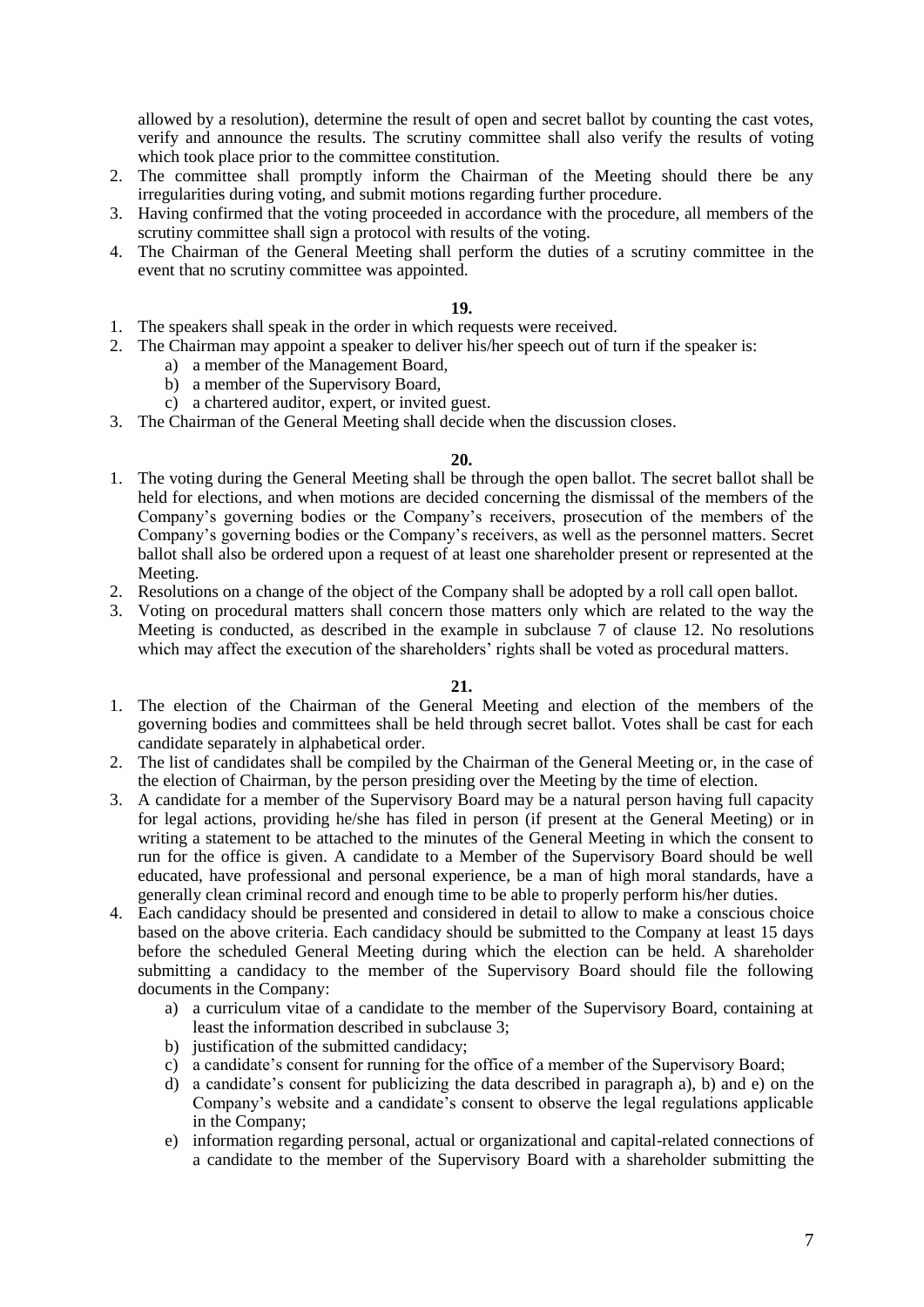candidacy to the member of the Supervisory Board and the connections of the candidate with other shareholders, in particular with the majority shareholders.

- 5. Once the information about the candidates to the members of the Supervisory Board submitted by the shareholders have been obtained, they shall be publicize on the Company's website not later than 8 days before the scheduled General Meeting during which the election shall be held.
- 6. The candidates who received the highest number of votes shall be considered elected, providing the requirement of the absolute majority of votes was observed.
- 7. If candidates receive tie votes, a supplementary voting shall be ordered by the Chairman.
- 8. The scrutiny committee shall determine the result of voting.

### **22.**

- 1. Where the candidates are elected to groups of members of the Supervisory Board, the minimum shareholding required to form a separate group shall be determined by dividing the total shareholding represented at the General Meeting by the number of the members of the Supervisory Board determined by the General Meeting.
- 2. A group shall be entitled to elect as many members of the Supervisory Board as many times the shareholding represented by that group exceeds the minimum specified in subclause 1, and the surplus or its multiplicity of the shareholding above the minimum shall not be the basis for the election of another member to the Supervisory Board.
- 3. The shareholders shall be allowed to be the members of only one group.
- 4. Groups shall be allowed to join in order to make a joint election of members to the Supervisory Board.
- 5. The provisions laid down in clause 21 shall be applied respectively to the election held in particular groups with a separate attendance list to be compiled for each group.
- 6. If, following the election in groups, not all mandates to the Supervisory Board are allotted, the missing members shall be elected by the General Meeting, in compliance with the provisions laid down in clause 21, subject to the condition that the right of vote in elections shall be exercised by those members who were not the members of any of the groups.

## **23.**

- 1. One share shall entitle its shareholder to one vote at the General Meeting, subject to clause 23(2).
- 2. One register series A share shall entitle its shareholder to two votes at the General Meeting.

### **24.**

- 1. The Chairman shall announce the result of voting which shall be then recorded in the minutes.
- 2. Each participant who raises any objections shall be given the opportunity by the Chairman to briefly justify the objection.
- 3. The Chairman shall arrange that all declarations made by the participants at the General Meeting are recorded in the minutes.

### **25.**

Once all items on the agenda have been considered, the Chairman shall close the Meeting.

- 1. The minutes from the General Meeting shall be executed by the notary public. The minutes shall be signed by the Chairman and the notary public.
- 2. The minutes must state that the General Meeting was properly convened and was capable of adopting resolutions; the adopted resolutions shall be listed, and the number of cast votes in favour of each resolution shall be provided together with objections, if any. The attendance list signed by the participants at the General Meeting and documents enclosed thereto shall be attached to the minutes.
- 3. A written statement of a shareholder may also be attached to the minutes, on that shareholder's request.
- 4. A copy of the protocol with the evidence of convocation and powers of attorney given by the shareholders shall be enclosed by the Management Board to the book of minutes.